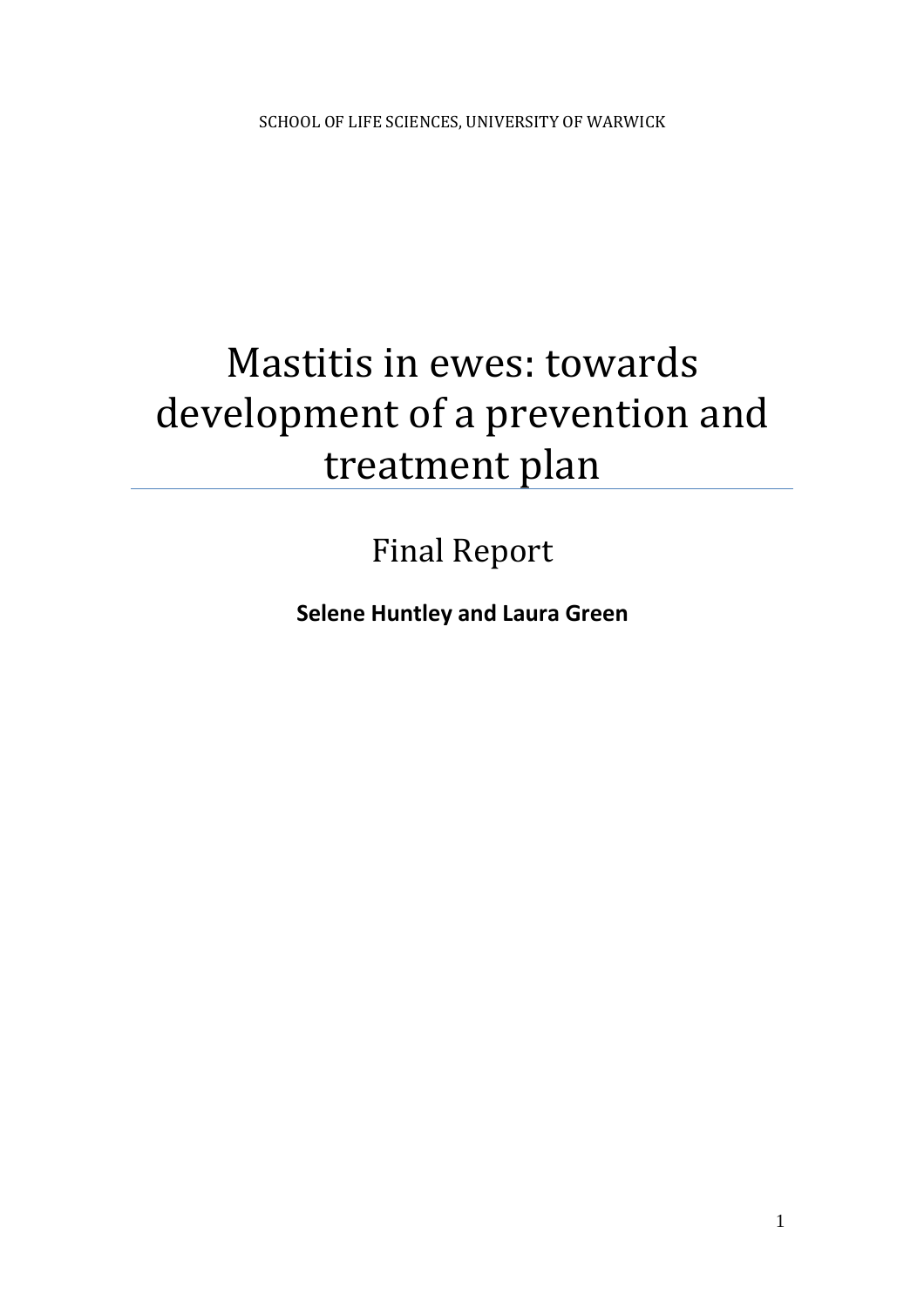### **Background to Project**

Mastitis is inflammation of the udder following bacterial infection. Financial costs arising from clinical mastitis in flocks rearing lambs for meat may be attributed to ewe treatment and mortality and lamb production losses from reduced milk production. This might result in neonatal lamb deaths and suboptimal weight gain.

Mastitis therefore has a considerable adverse economic effect on the UK sheep industry.

In order to understand how mastitis may be controlled, it is necessary to understand the levels of infection in a flock and its impact on productivity. In addition, improved knowledge of the disease process, including longitudinal patterns of infection, will contribute to our understanding of disease.

The current project comprised three longitudinal studies that were used

- to characterise the patterns of somatic cell count (SCC) in suckler ewes over the first 10 weeks of lactation
- to identify factors associated with intramammary infection (IMI) and the impact of IMI on lamb growth
- to investigate whether IMI may be reduced by the use of intramammary antibiotic treatment at dry off and the impact of dry-off treatment on productivity in the subsequent lactation.

#### **Year1**

# Hypothesis;

Somatic cell count in meat ewes varies with time in lactation and can be used as a marker for intramammary infection.

#### Materials and Methods

A cohort of 48 ewes was followed for 8 weeks from lambing to weaning on one farm. Milk samples were collected weekly from each udder half of each ewe and analysed for somatic cell count (SCC) as a measure of inflammation in the udder. Corresponding samples were collected for bacteriological screening using a one plate culture technique.

The age of the ewe, the number of lambs reared and new teat lesions were also recorded. Somatic cell count was log transformed to normalise the outcome data. A multilevel model was constructed to analyse the data with examination as the first level and udder-half and ewe as the second and third levels respectively. Explanatory variables were included as fixed effects on the continuous outcome variable  $log_{10}$ SCC, whilst the inclusion of examination number, udder-half and ewe as random effects accounted for the clustered nature of the data.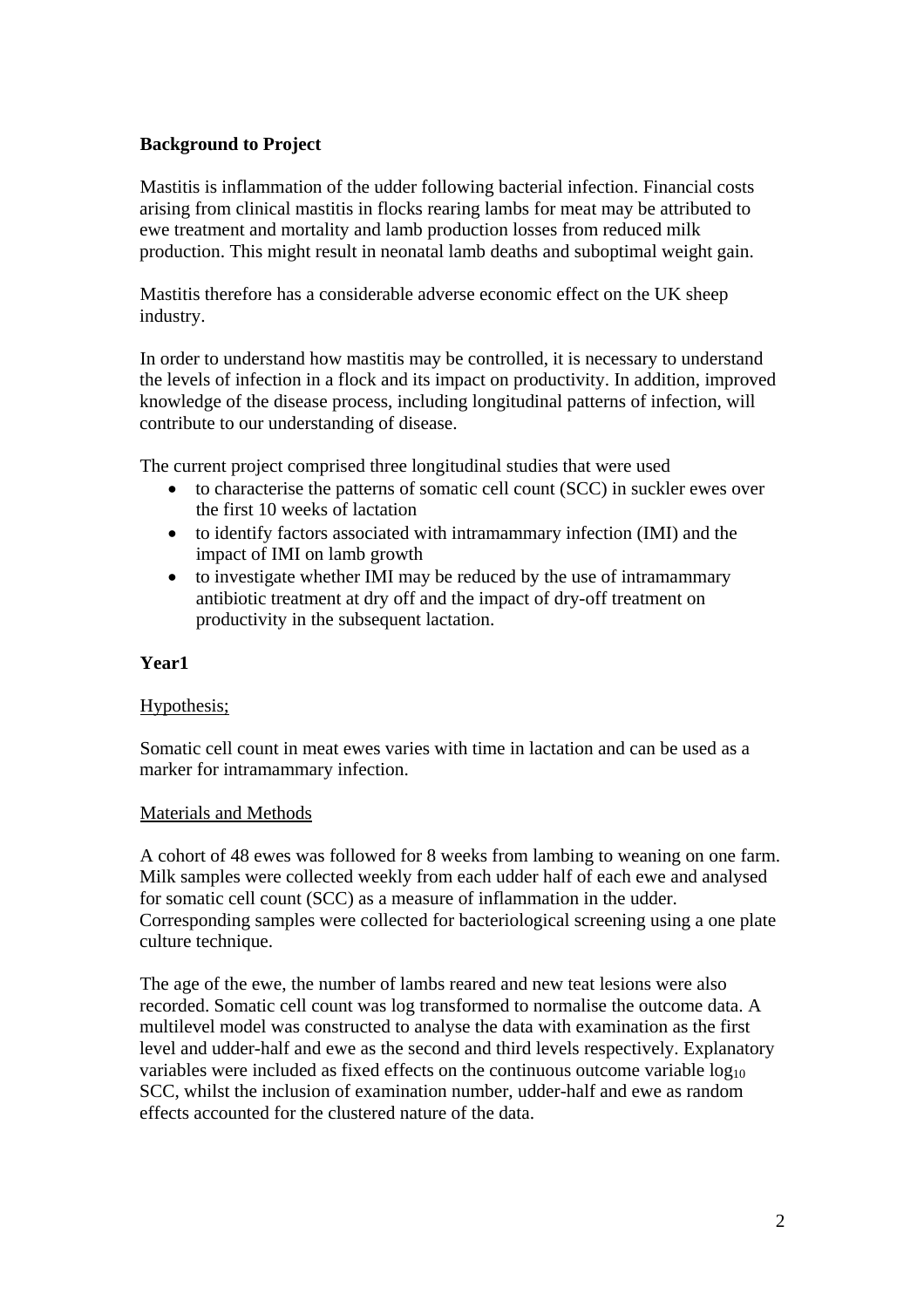#### Key results:

The mean SCC through lactation was 724, 888 cells/ml.

Ewes older than five years of age had SCCs that were 13% higher than younger ewes (P<0.05). The observation of *Mannhemia* or *Proteus* species from milk culture was associated with SCCs that were 28% higher and 3% higher than average respectively, whereas the observation of Gram negative bacteria was associated with SCCs that were 3% lower than average (P<0.05).

Somatic cell count was higher at lambing, decreased during lactation and then rose again towards the end of lactation (Figure 1).



Figure1. Box and Whisker Plot of  $Log<sub>10</sub> SCC$  by week of lactation

Bacteria were cultured from 93.7% (n=627) of milk samples, 4.3% (n=29) samples were contaminated and 6.3% (n=42) samples yielded no bacterial growth. The most common isolates were coagulase negative *staphylococcus* species (n=488, 72.9%) (Figure 2).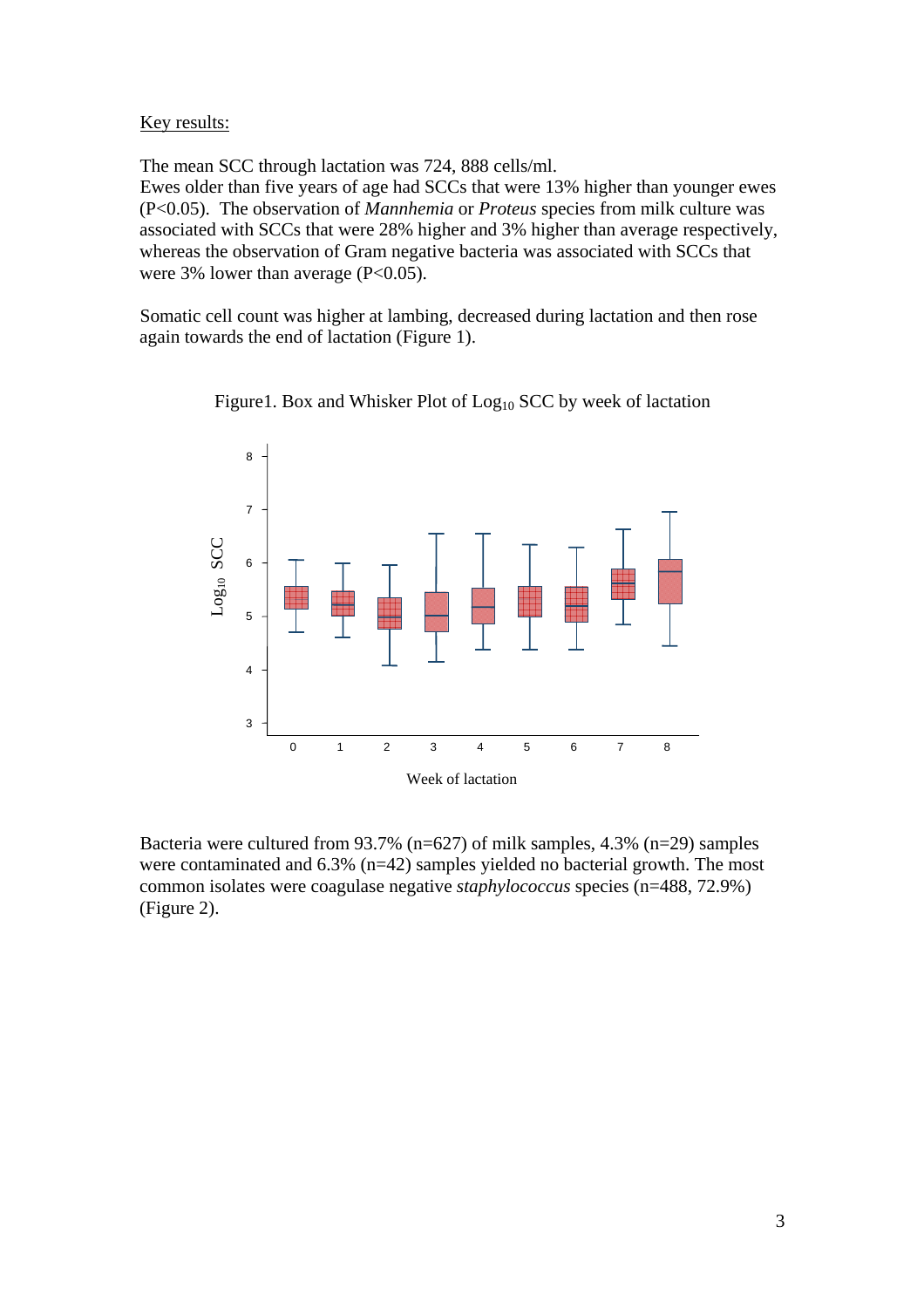Figure 2. Percentage of positive bacterial isolates from milk samples



#### Discussion

An average SCC across lactation of ~725, 000 cells ml was observed. This value is high when compared to SCCs observed in dairy cows, where SCC > 200,000 cells/ ml is considered to be elevated and associated with udder infection. Although based on results from one farm, this high mean SCC, together with the high prevalence of bacteria cultured from milk throughout lactation, suggests that IMI of suckling ewes may be very common and that clinical cases of mastitis seen on commercial sheep farms may be the tip of an iceberg.

It was not possible to compare SCC of infected ewes with that of uninfected ewes in this study because of the low prevalence of uninfected udders. However, infection with some bacterial species, namely *Mannheimia spp* were associated with SCCs that were significantly higher than average, although the number of *Mannheimia* infections were low.

#### Conclusions

Somatic cell count of ewe milk exhibited a temporal trend over the first 8-10 weeks in lactation. Somatic cell counts were significantly higher in udder halves with *Mannheimia* infection, and in older ewes.

The proportion of milk samples that yielded bacterial growth was very high. Given the high values of SCC typically observed, we conclude that subclinical mastitis was very common in this flock.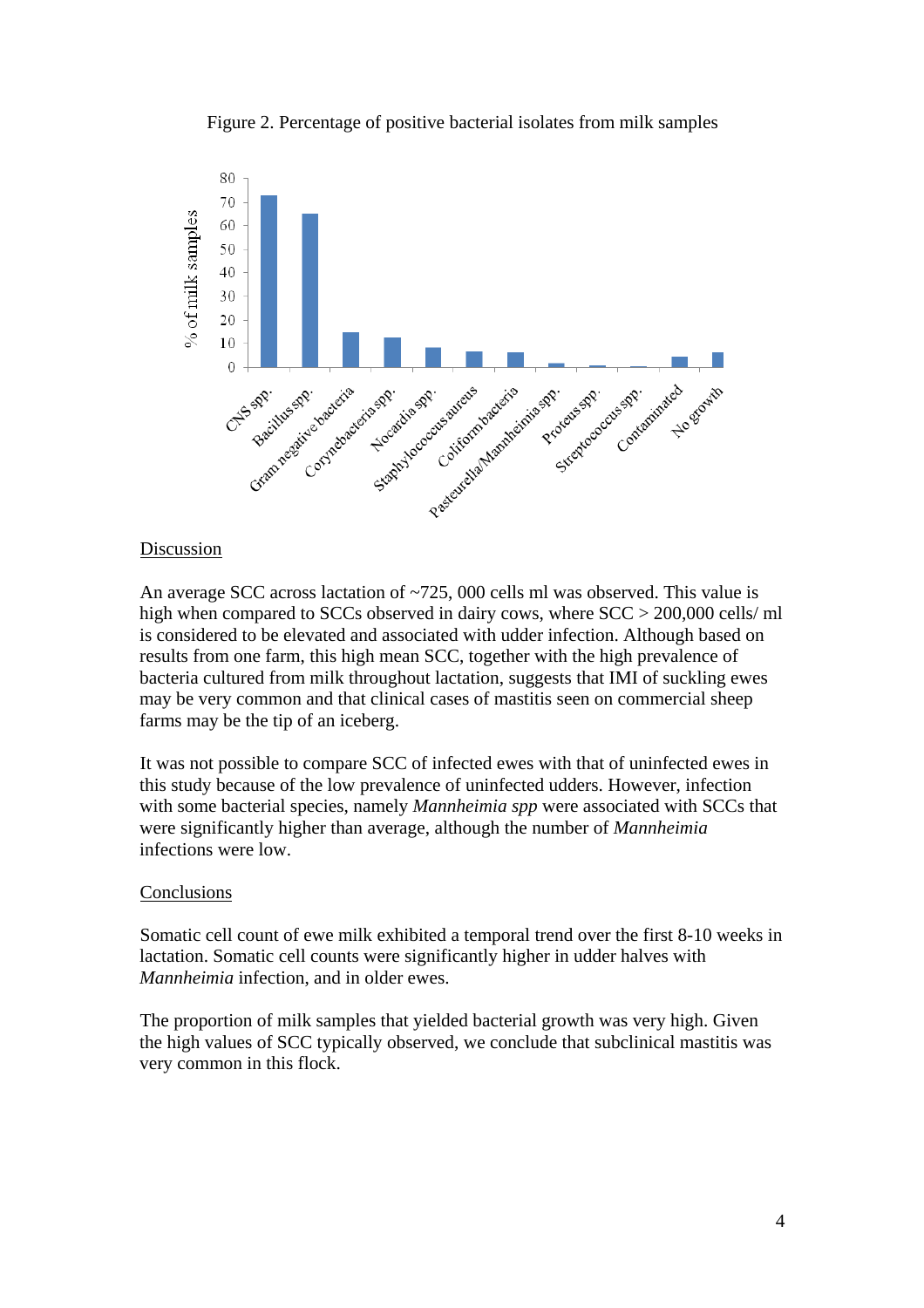# **Year 2**

# **Introduction**

From the study in year 1 we conclude that subclinical mastitis may be very common in suckling ewes. Thus a greater understanding of the impact on production and health of subclinical mastitis would be informative. In addition, the identification of potential risks for intramammary infection might assist in testing interventions to reduce IMI.

In dairy ruminants, subclinical mastitis is associated with lower milk yields. Thus in this study, where suckling ewes were the focus, the association of higher somatic cell counts with lower lamb weights over the first 8 weeks of age was investigated.

The association of other aspects of udder health (such as teat lesions) with lamb weight were also assessed.

Ewe level factors associated with higher somatic cell counts were further investigated, building on the findings from the Year 1 study.

#### Hypotheses:

Udder infections (as measured by SCC) in the first 8 -10 weeks of lactation are associated with low ewe body condition, poor udder conformation and the occurrence of teat lesions.

Lower lamb weight in the first 8 weeks of lactation is associated with udder infection (as measured by SCC), teat lesions and poor udder conformation.

#### Methodology

A cohort of 67 ewes was followed from January to May 2010 on one farm. Ewe body condition, udder conformation, teat placement and teat lesions were recorded within two days of lambing together with the number, sex and weight of lambs. Every 2 weeks each lamb was weighed and a milk sample was collected from each udder half for somatic cell counting. Detailed udder conformation scores (drop and teat position) and measurements (height and width) were recorded 2 weeks after lambing.

A multilevel model was constructed with weight of lamb as the outcome variable. There were three levels in the model: ewe, lamb and repeated measure of weight. A second multilevel model was constructed with  $log_{10}$  SCC as the outcome variable and with ewe, udder half and repeated measures of SCC as random effects.

# Key results

Significantly lower lamb weights were observed when the ewe had a mean SCC>400,000 cells/ml (-1.70 kg), a non-traumatic teat lesion (wart, orf-like lesion or spot) (-0.65kg), or had had a traumatic teat lesion (bites, tears or chapping) 2 weeks previously (-1.1kg). Lambs also weighed significantly less when the lamb had diarrhoea (-1.15kg).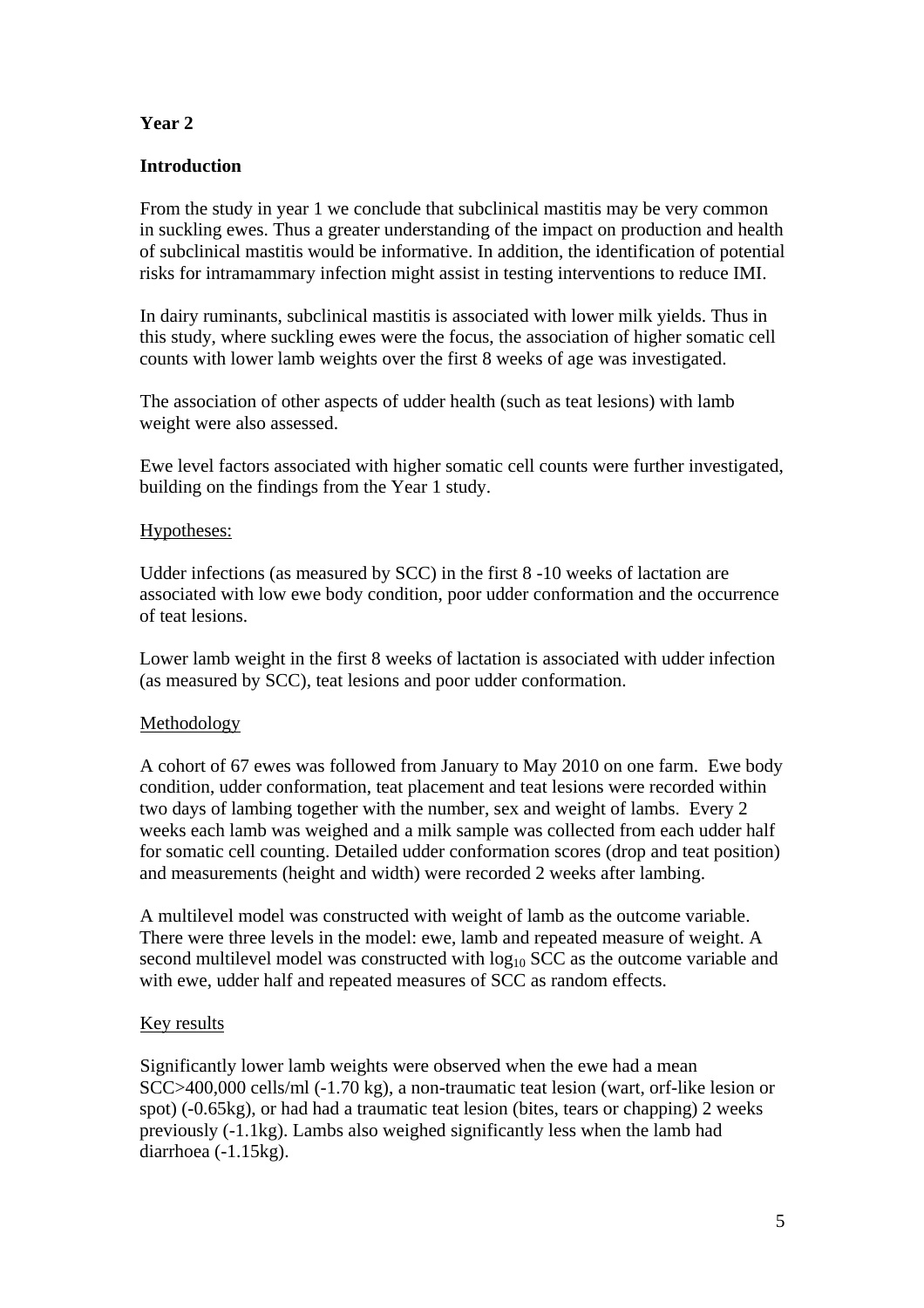Lambs reared by a ewe that was in BCS of 2.5 or less before lambing weighed significantly less (-1.30 kg) than those reared by ewes in BCS of 3 or more. Lambs reared as a twins also weighed significantly less (-1.67kg) than those raised as singles.

Higher lamb weight was significantly associated with increasing lamb age in days  $(0.22kg / day)$  and a heavier birth weight  $(1.56 kg/kg)$ .

The associations of the variables ewe age, teat position and supplementary feed before lambing with lamb weight could not be presented because of their high correlations with ewe BCS before lambing.

A plot of mean lamb weight over weeks of age is presented in Figure 3.



Figure 3. Box and whisker plot of mean lamb weight by weeks of age

Higher somatic cell counts were associated with pendulous udders (9.6% increase in SCC per cm increased drop) and larger total teat cross-sectional area  $\text{(cm}^2\text{)}$  (7.2%) increase of SCC per cm<sup>2</sup>). Somatic cell counts were also significantly higher in older  $($ >5 years) that were thin  $($  <BCS 2) during lactation.

Lower somatic cell counts were associated with higher average lamb litter weight (6.7% decrease in SCC per kg).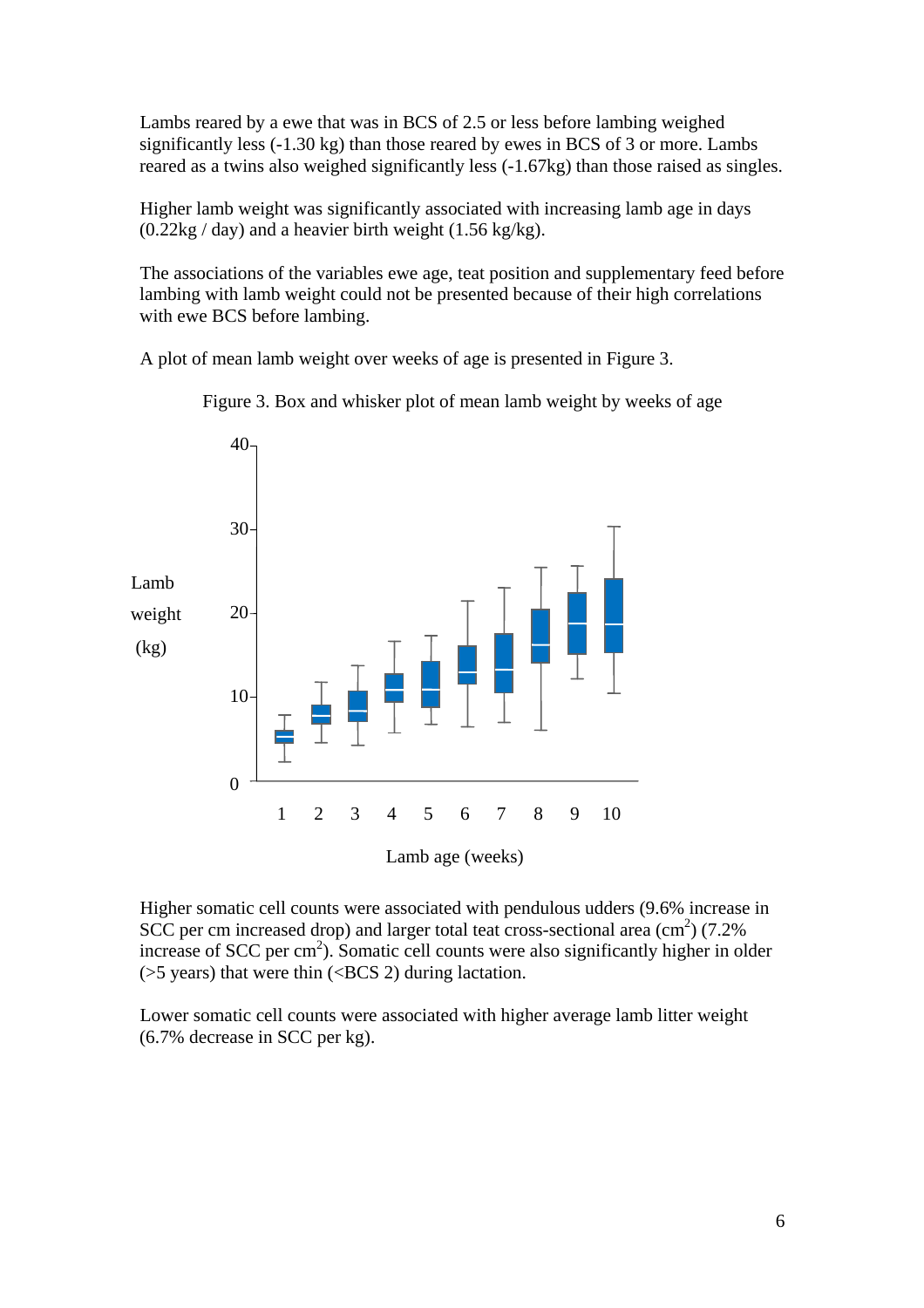#### Discussion

High SCCs were present in older and thinner ewes, and in those with a greater drop of the suspended udder and larger teats, indicating that these ewes have higher levels of subclinical udder infection.

Lower lamb weights were observed in lambs reared by ewes with teat damage and those with a mean SCC greater than 400,000 cells ml. Lambs reared by ewes in BCS of 2.5 or less before lambing weighed less than those reared in BCS of 3 or more. However, it was not possible to assess the association of ewe age, abnormal teat position or days supplementary feed with lamb weight as all were highly correlated with BCS. The effect of BCS on lamb weight was presented, as this was deemed to be of most useful and practical importance for farmers.

Future work focusing on improved udder and teat conformation could reduce intramammary infections and contribute to higher lamb growth rates. This study successfully demonstrated the importance of overall udder health and identified some potential practical approaches that farmers can make to maintain long term flock udder health and to maximise lamb production. Appropriate feeding of ewes through late gestation and lactation whilst monitoring ewe body condition may reduce the risk of subclinical mastitis and teat lesions and help maximise lamb weight growth.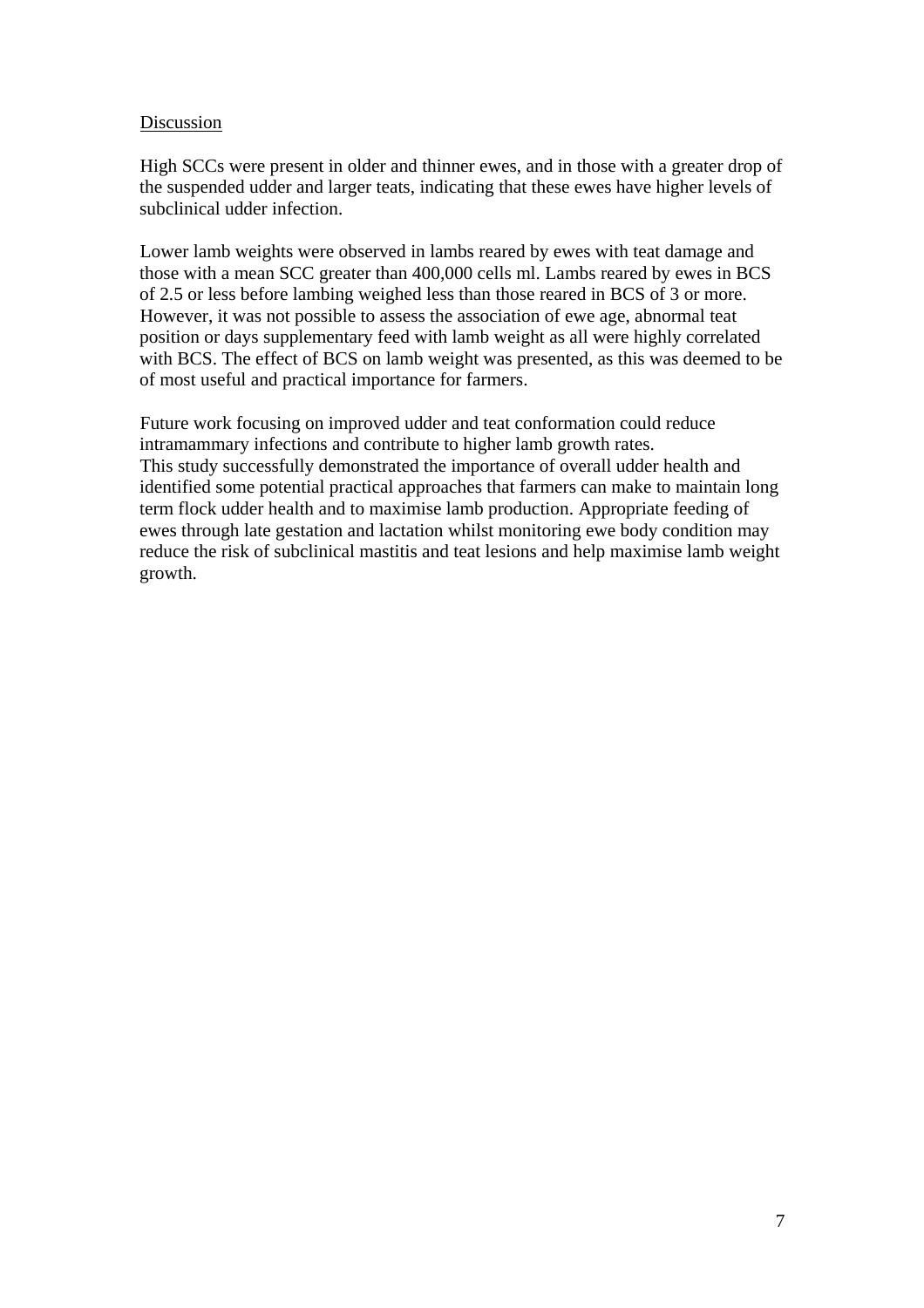# **Year 3**

# Hypothesis:

The Year 2 study demonstrated that high SCC was associated with lower lamb growth rates. Thus we wanted to test the hypothesis that treatment with a broad-spectrum intramammary antibiotic at weaning (dry off treatment) was associated with a decreased risk of subclinical mastitis (SCCs are lower, lambs weigh more through early lactation) or a decreased risk of clinical mastitis in the subsequent lactation.

# Materials and Methods

Two farms were convenience selected to take part in the study. The first farm (Farm A) had a reported annual prevalence of clinical mastitis of <1% and thus the focus was on subclinical udder infection. The second farm (Farm B) had a reported annual prevalence of clinical mastitis of 5-10% and thus the focus was on clinical mastitis.

On both farms, ewes were enrolled into the study at weaning and randomly selected for treatment or control and for somatic cell counting. In ewes selected to receive treatment, a broad spectrum intramammary antibiotic treatment (Ubro Red, Boehringer Ingelheim) was aseptically administered into both udder halves at dryingoff, using a fresh whole tube for each udder half. Before treatment, equal numbers of treated ewes and untreated ewes on each farm were sampled for somatic cell counting

On Farm A, the health of the udder was assessed by recording lamb weight from untreated and treated ewes at lambing and then at fortnightly intervals until they were 8 weeks of age. Ewes that had milk samples collected for somatic cell counting at weaning were re-sampled within 1-3 days of lambing, and at 4 weeks and 8 weeks in lactation.

On Farm B, all ewes on the farm were observed for clinical mastitis between September 2010 to September 2011, and cases were recorded by the farmer.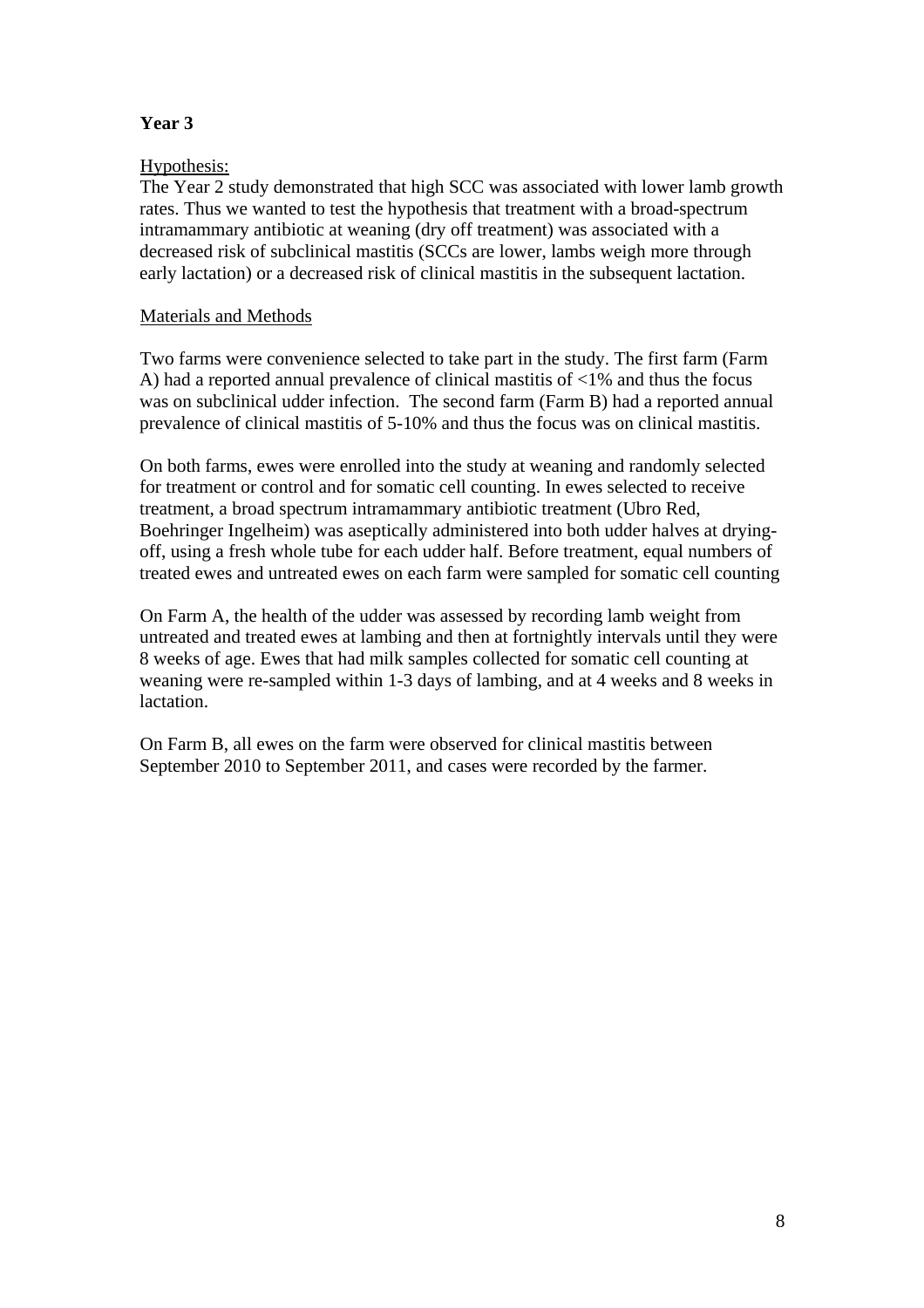#### Key results

The incidence of clinical mastitis was significantly lower  $(P< 0.05)$  in treated ewes (3%) compared to untreated ewes (6%) on Farm B (Table 1).

|                |          | <b>Mastitis</b> |     |          |
|----------------|----------|-----------------|-----|----------|
|                |          | N <sub>o</sub>  | Yes | Subtotal |
| <b>Treated</b> | No       | 598             | 38  | 636      |
|                | Yes      | 388             | 12  | 400      |
|                | Subtotal | 986             | 50  | 1036     |

|  |  |  | Table 1. Number of mastitis cases observed in untreated and treated ewes |
|--|--|--|--------------------------------------------------------------------------|
|--|--|--|--------------------------------------------------------------------------|

However, on Farm A, dry off treatment had no significant effect on somatic cell count levels of 16 untreated ewes and 17 treated ewes that were milk sampled (Figure 4). There was also no effect of dry-off treatment on lamb weight in the first 8weeks of lactation of 194 lambs reared by 52 untreated ewes and 56 treated ewes (Figure 5).

Figure 4.  $Log<sub>10</sub>SCC$  in treated and untreated ewes by months in lactation



The pattern of SCC was higher at lambing than in the subsequent stages of lactation although not significantly so. This trend was seen in other years of the study although robust comparison between weekly SCC pattern in Years 1 and 2 compared to Year 3 was not possible because monthly rather than weekly observations of SCC were made, and relatively few ewes were followed for somatic cell counting in Year 3.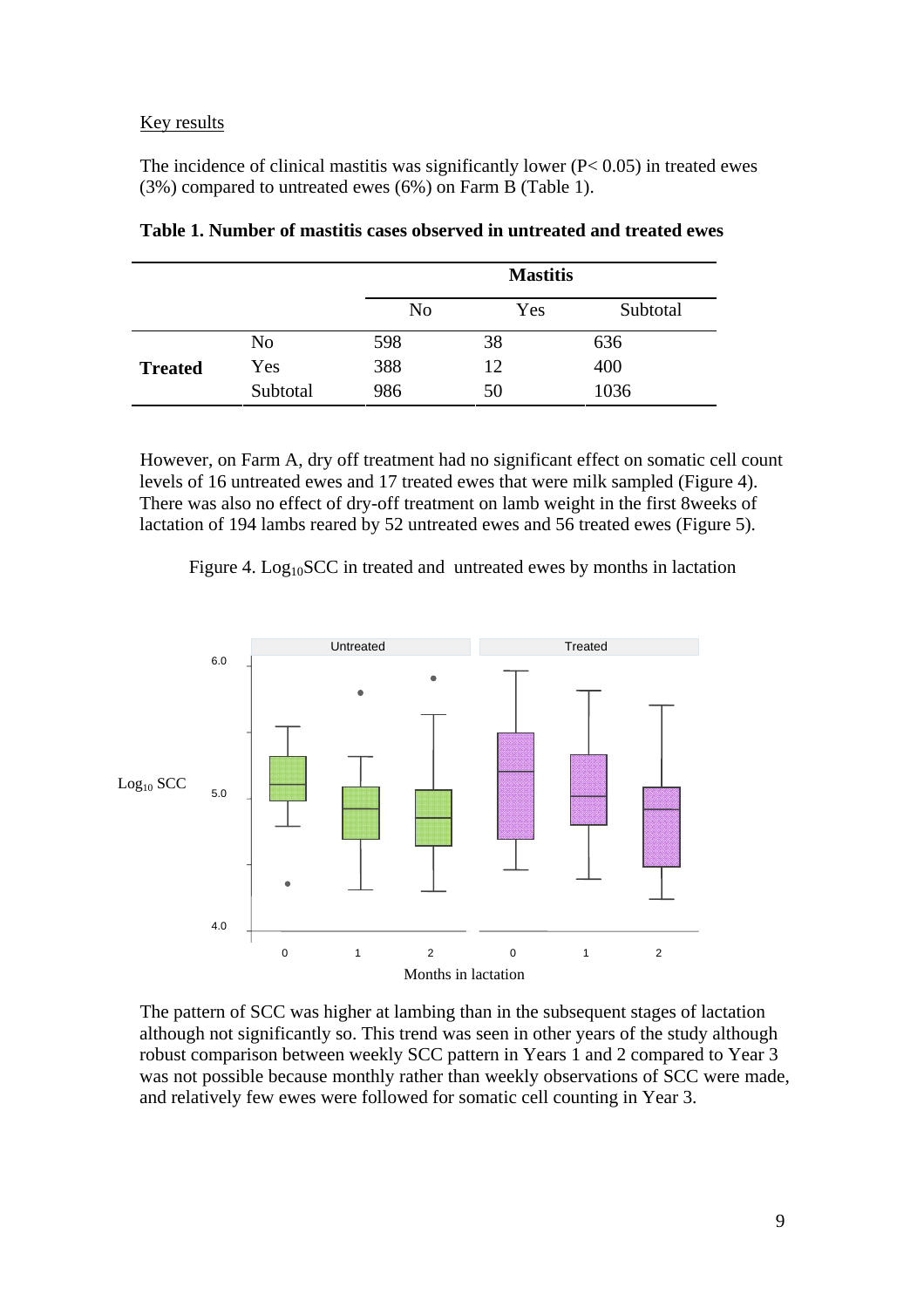

Figure 5. Mean lamb weight (kg) over the first 8 weeks of age of lambs reared by treated and untreated ewes

### **Discussion**

The results of this study show that the use of dry off treatment was effective in preventing clinical mastitis, reducing the incidence by 50% on a study farm with high levels of clinical mastitis. This suggests that many of the ewes that developed clinical mastitis were already infected at weaning with the bacteria that caused clinical mastitis in the subsequent lactation.

In contrast, there was no significant effect of dry-off treatment on the levels of subclinical mastitis as measured by SCC of milk from ewes on a different study farm, with low-levels of clinical mastitis. This is surprising as one might expect a fall in SCC following removal of bacteria at the beginning of the dry period. It is possible that bacteria were able to enter the udder during the dry period after the antibiotic had decreased in efficacy but then one might expect this to have also occurred in the flock where there were high levels of clinical mastitis. Another explanation is that levels of IMI of ewes in this flock at weaning were not high enough for dry-off treatment to make a discernable difference to SCC in the subsequent lactation.

There was also no significant effect of dry-off treatment on lamb weight which is not surprising given that there was no difference in SCC of milk from treated and untreated ewes. It is unlikely that the lack of effect on the subclinical study farm was due to treatment failure due to incorrect administration of the preparation as the same technique was used on both study farms.

The use of dry-off treatment may be a useful approach for flocks with high levels of clinical mastitis, although decisions on whether to employ this strategy are likely to be influenced by the costs of treatment (see cost-benefit analysis below). However, dry off therapy is not an appropriate management tool to minimise intramammary infection in flocks with low levels of clinical mastitis.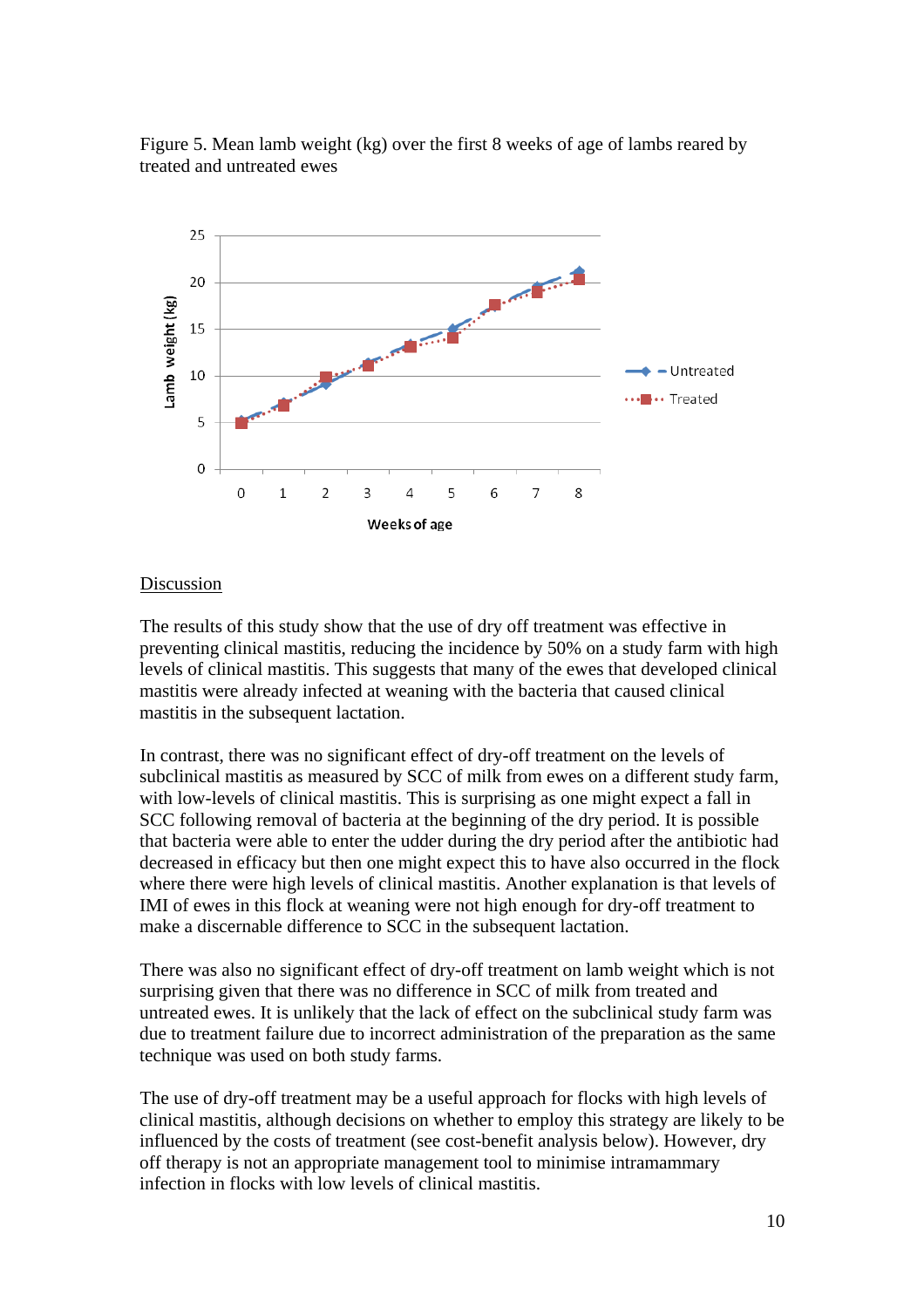Limitations of the study should be considered in extrapolating these results to the sheep industry. Only two farms were used in the study, one for each of the subclinical and clinical parts of the trial, thus robust conclusions on the efficacy of treatment on other farms cannot be drawn. The antibiotic preparation used in the trial that is not licensed for sheep and was selected for its broad spectrum antibiotic efficacy on IMI and clinical mastitis in cows. Although there was a significant clinical effect on the clinical trial farm, it should be noted that the flock was discovered to have a high flock seroprevalence (>80% estimated seroprevalence) of Maedi Visna which may have had an effect on the results.

#### Cost benefit analysis:

For a farm with10% annual incidence of clinical mastitis, assuming that each case of clinical mastitis costs £13\*, the price of intramammary dry –off antibiotic would need to be less than 65p per ewe to make dry-off treatment cost effective. However, such a low price of intramammary antibiotic preparation is unrealistic. The treatment cost of each ewe in the study was estimated at £4 per ewe, with one £2 antibiotic tube being administered per udder half \*\* (These were provided free of charge for the study by Boehringer Ingelheim)

At a price of £2 per tube, the annual incidence of clinical mastitis on farm at which such a prophylaxis would be cost effective is 62%. Such a high incidence is very unlikely, even on farms which are considered to have a mastitis problem.

This is an extremely rudimentary cost benefit analysis and is intended for guidance only. It does not include estimates of labour or time costs of treatment, or losses of production due to impaired lamb growth. As such the figures should be interpreted with caution.

\*Clinical mastitis cost =replacement costs  $(\text{\textsterling}12.30^{***}) + 1$  injection of a commonly used long acting antibiotic such as Betamox LA (70p). This assumes that such a treatment is treatment is the minimum that may be expected for animal welfare but is generally ineffective in the long term with the udder half becoming non functional and subsequent replacement before the next lambing season.

\*\*The estimated cost of treatment per ewe based on internet searches of purchase bulk buy costs of of Ubro Red (£2 per tube, £4 per ewe).

\*\*\*Eblex, 2011, Eblex Business Pointers, Sheep and Beef enterprise tables 2010/2011 (http://www.eblex2.co.uk/documents/content/returns/brp\_lambing\_flocks\_per\_ewe\_2 11011.pdf)